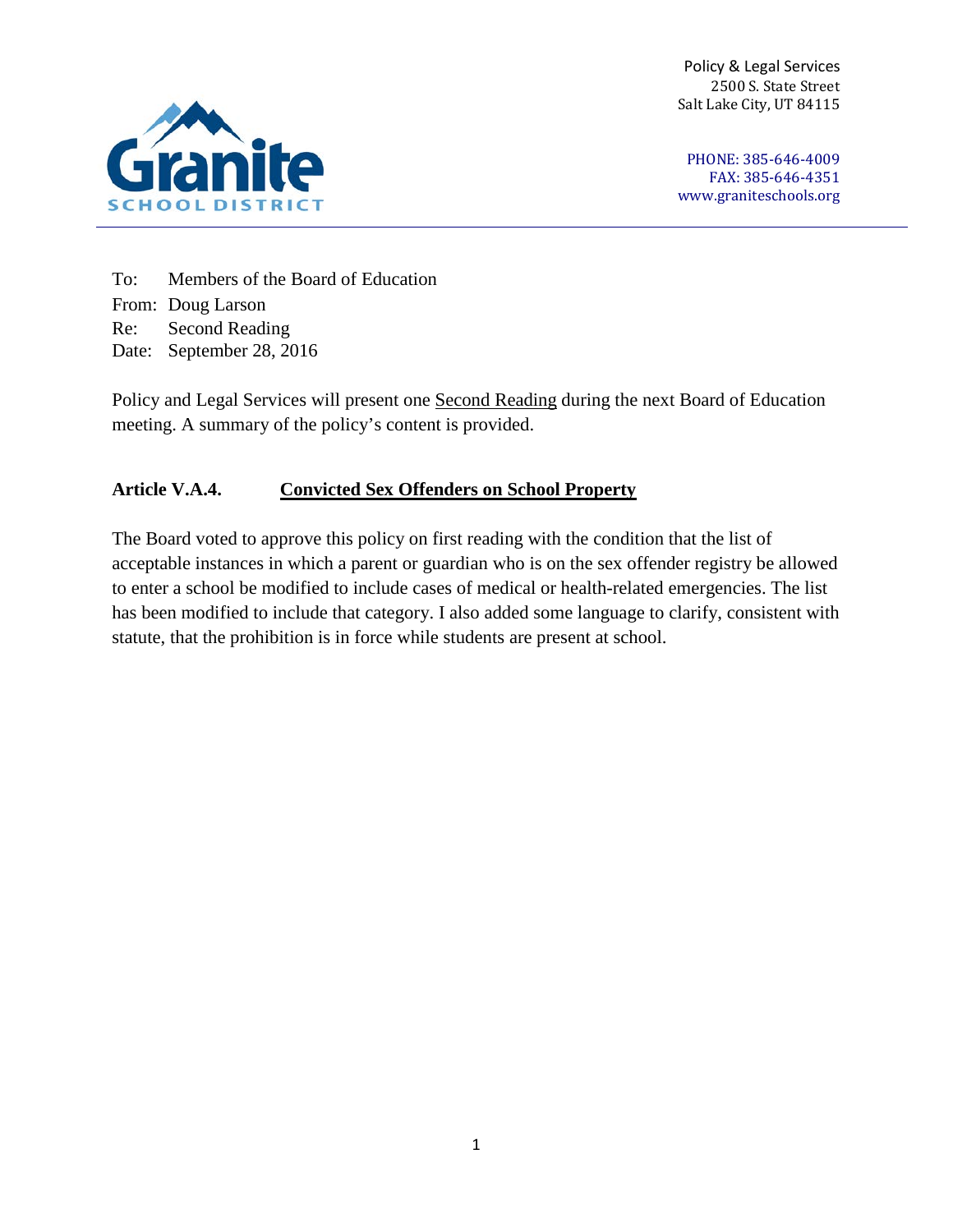## Article V.A.4. Convicted Sex Offenders on School Property

## A. Statement of Purpose

The Board of Education is authorized by Utah law (Utah Code 53A-3-402) to own and operate property, to make and enforce rules for the control and management of the District schools, and to "do all other things necessary for the maintenance, prosperity, and success of the schools." Although the Board is a public body, and District property is consequently publicly owned, District schools are not simply open to the public. The Board is able to regulate public access to schools and school property.

The Utah Criminal Code defines certain sexual offenses against children, and the Utah Code of Criminal Procedure requires the Utah Department of Corrections to develop, operate, and maintain a registry of persons who have been convicted of those offenses.

The Board of Education finds that conviction of a sexual offense against a child is incompatible with unfettered access to school property and school children, regardless of whether sentences have been served or probations have ended. The purpose of this policy is to regulate the access of persons who have been convicted of sexual offenses against children to school property and school children.

## B. Statement of Policy

- 1. Pursuant to Utah law, schools are protected areas, and individuals identified as sex offenders—those required to register with the state due to a conviction for a sexual offense against a child—are not allowed to be in a protected area on foot or in a vehicle except in circumstances where a sex offender must be present in order to carry out necessary parental responsibilities. As such, individuals who have been convicted of a sexual offense against a child adult sex offenders shall not be allowed on school property for any reason during the school day or during schoolsponsored or school-related activities other than the following circumstances where a parent or legal guardian's presence is required:
	- a. student registration;
	- b. parent-teacher conferences;
	- c. a scheduled meeting to consider a student's Individualized Education Plan (IEP) or Section 504 Plan;
	- d. to sign paperwork or provide information to the school needed for a service or program;
	- e. to check out a student from school as needed;
	- f. a medical or health-related emergency; or
	- g. in other circumstances in which the school requires the presence of the parent.
- 2. Necessary parental responsibilities *do not* include attendance at school programs, performances, sporting events, school assemblies, or any other curricular or extracurricular activities where the parent's presence is not required. Under no circumstances are sex offenders to be allowed to volunteer in schools or for